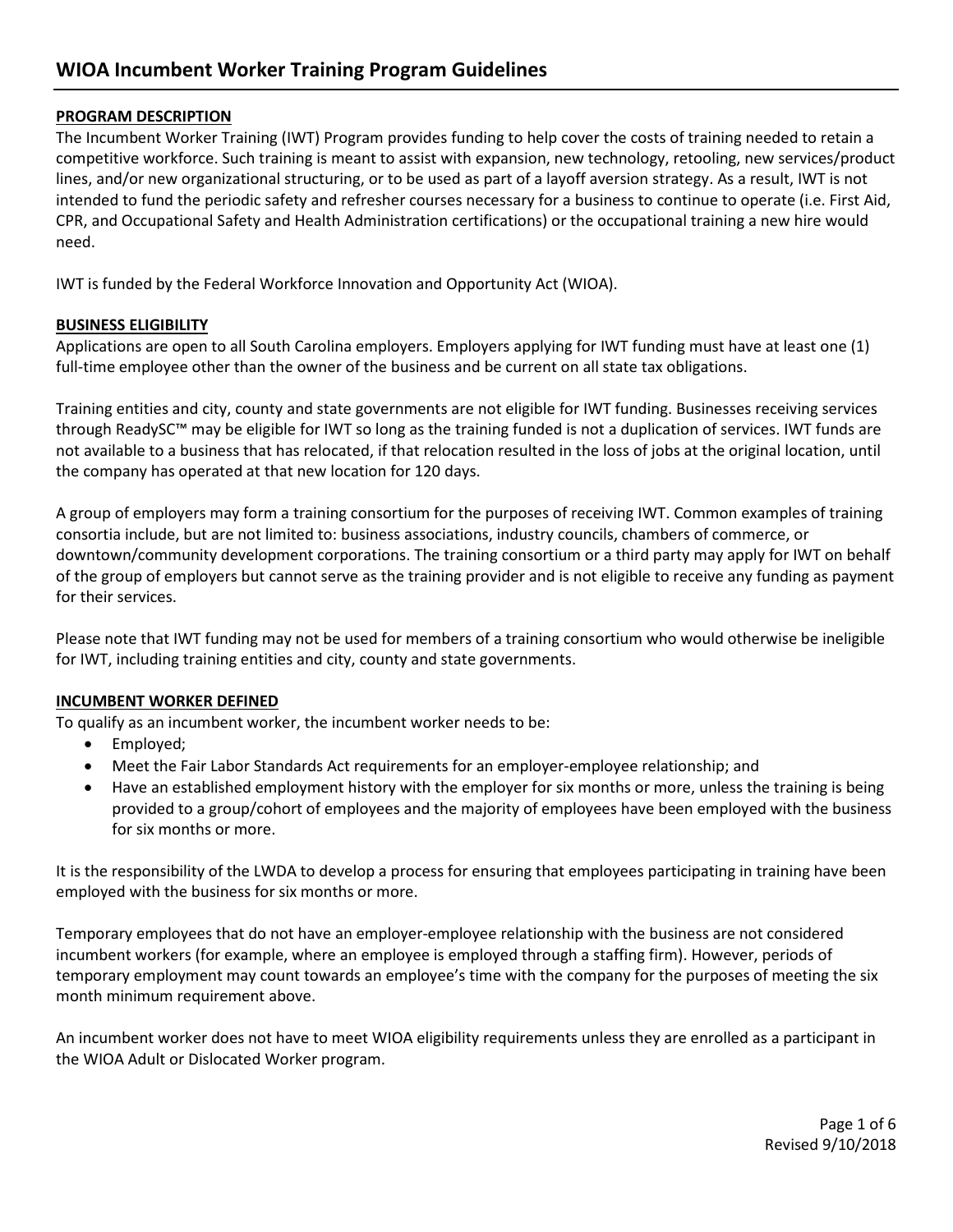## **TRAINING SERVICES**

- Can be provided through South Carolina's technical colleges, school districts, area vocational-technical centers, state colleges and universities, licensed and certified private entities/institutions, industry specific consulting/training organizations, professional associations/credentialing entities, the business itself (through inhouse training providers) or Registered Apprenticeship programs;
	- o When training is provided in-house by an employee of the business, the business must submit documentation of that employee's time spent providing training and corresponding wages paid as a result;
- Can be conducted at the business's own facility, at the training provider's facility, online or remotely, or at a combination of sites; and
- Can be taught by either full- or part-time educators or professional trainers from the business.
- The following types of training are not eligible for IWT funding: all forms of periodic safety and refresher courses, including, but not limited to, all forms of Occupational Safety and Health Administration (OSHA) trainings, First Aid and CPR certifications, and hazardous material handling training.
- International Organization of Standardization (ISO) training may be eligible for the purposes of developing a quality management system in order to earn ISO certification.

#### **REIMBURSABLE TRAINING EXPENSES**

- Tuition
- Instructor/Trainer salaries
- Textbooks/Manuals
- Consumable materials and supplies

#### **NON-REIMBURSABLE COSTS**

- Administrative costs incurred by the business/training consortium
- Trainee wages or travel
- Trainer travel
- Training equipment
- Capital improvements
- Curriculum development
- Purchase of any item or service that may be used outside of the training project (including computer equipment and non-training related software)
- Costs incurred prior to the approval date of the application

#### **APPLICATION, EVALUATION AND AWARD:**

IWT funding is awarded on a competitive basis. LWDAs must have an established policy that is consistently applied when evaluating applications and awarding IWT funding. At a minimum, LWDAs must consider the following criteria during their evaluation:

- The characteristics of the employees to be trained;
- The relationship of the training to the competitiveness of both the employer and employee; and
	- Other factors the LWDA determines to be appropriate, including:
		- o the number of employees participating in the training;
		- o wage and benefit levels of those employees (both pre- and post-training earnings);
		- o the existence of other training and advancement opportunities provided by the employer;
		- o credentials and skills gained as a result of the training;
		- o utilization as part of a larger sector and/or career pathway strategy; or
		- o employer size.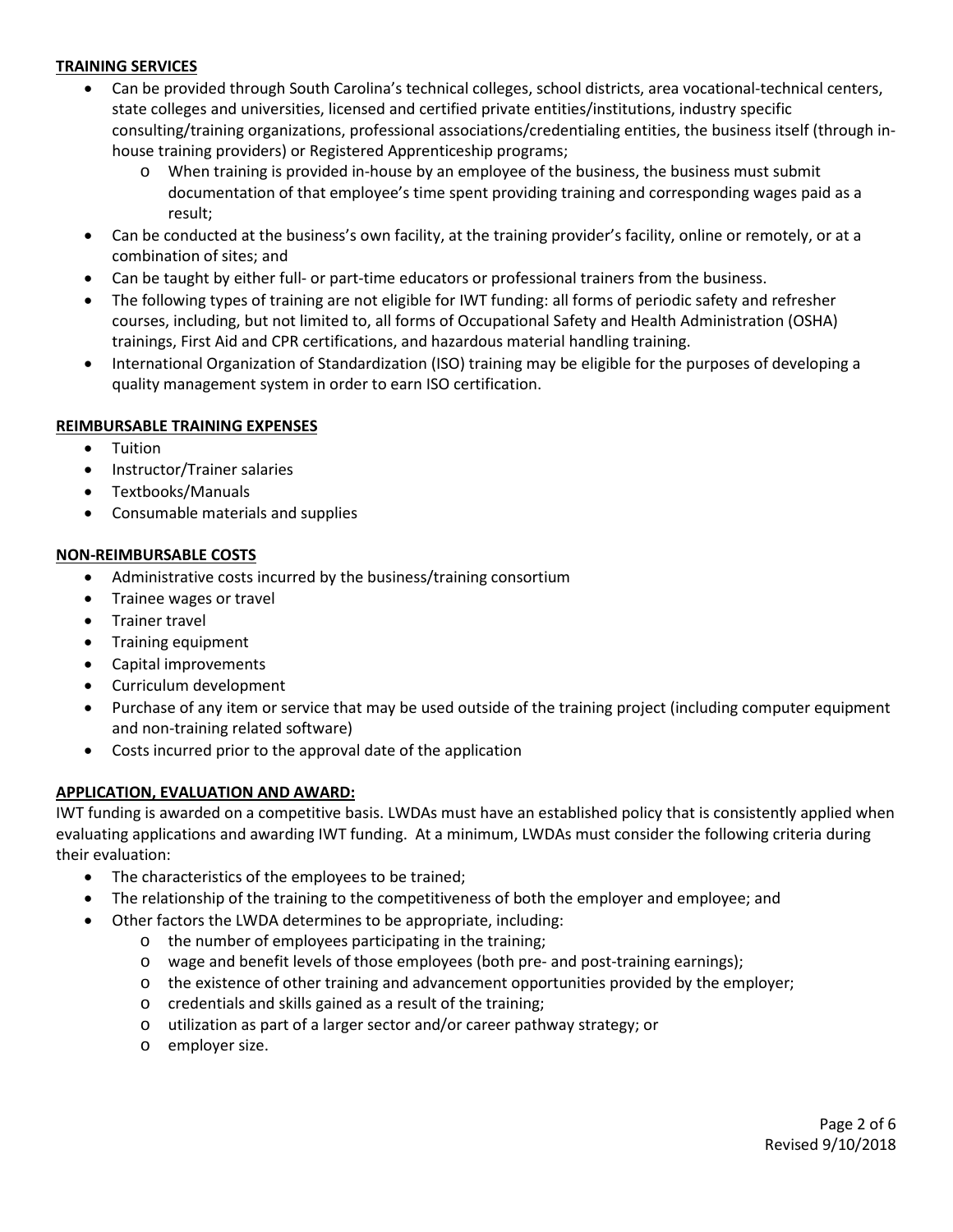#### **BUSINESS/ TRAINING CONSORTIUM MATCH**

Businesses/training consortia participating in IWT are required to pay the non-Federal share of the cost of providing training to their employees. The non-Federal share shall not be less than:

- 10 percent of the costs for a business location with no more than 50 employees
- 25 percent of the costs for a business location with more than 50 employees, but no more than 100 employees
- 50 percent of the costs for a business location with more than 100 employees

A training consortium shares in the cost of training incumbent workers based on the total number of employees from all businesses in the training consortium. The training consortium would then determine how the cost would be split between the businesses in the consortium. This may be done in multiple ways, but it is recommended that the division of costs be determined based on how many employees are in each business.

*Example*: a group of employers has formed a training consortium comprised of three businesses with a combined total of 100 employees. The total cost of training is \$100,000. Based on the combined number of employees, the training consortium is required to pay 25 percent of the cost of training or \$25,000. Each business in the training consortium will pay a proportionate share based on each business's number of employees:

Business #1 - 10 employees = \$2,500 Business #2 - 40 employees = \$10,000 Business #3 - 50 employees = \$12,500

Total Training Consortium Share = \$25,000

The IWT agreement with the business should then be written for \$75,000. See also Attachment A for sample agreement packet.

A business's/training consortium's share of the cost may be paid in cash or in kind, fairly evaluated. Wages paid to incumbent workers while attending training may be considered that business's share of the cost. Please see Attachment B for a sample agreement packet that includes employee wages paid during training.

When wages are used as a business's/training consortium's share of the cost, documentation of actual wages paid during training must be provided. At the conclusion of the training, should the amount of actual wages paid during training fall short of the required non-Federal share, then the business must pay the difference in cash.

#### **BUSINESS REPORTING REQUIREMENTS**

All businesses/training consortia approved for funding must sign an agreement with their Local Workforce Development Area (LWDA) before implementing the proposed IWT project. The IWT agreement includes the IWT summary sheet, signed agreement with the business/training consortium, program work statement, training budget, training plan, and IWT application as completed by the business/training consortium.

Training projects are performance based with specific measurable outcomes. TEGL 10-16, Change 1 requires States and LWDAs to report certain participant and performance data on all individuals who receive IWT. As a result, all IWT participants must be registered and tracked in the SC Works Online Services system (SCWOS). The required elements for IWT-only participants are limited to demographic information and the elements needed to calculate employment in the 2nd and 4th quarters after exit, median earnings in the 2nd quarter after exit, Measurable Skill Gains, and credential attainment. For the purposes of calculating these metrics, the exit date for an individual who only has received IWT will be the last date of training, as indicated in the training contract.

> Page 3 of 6 Revised 9/10/2018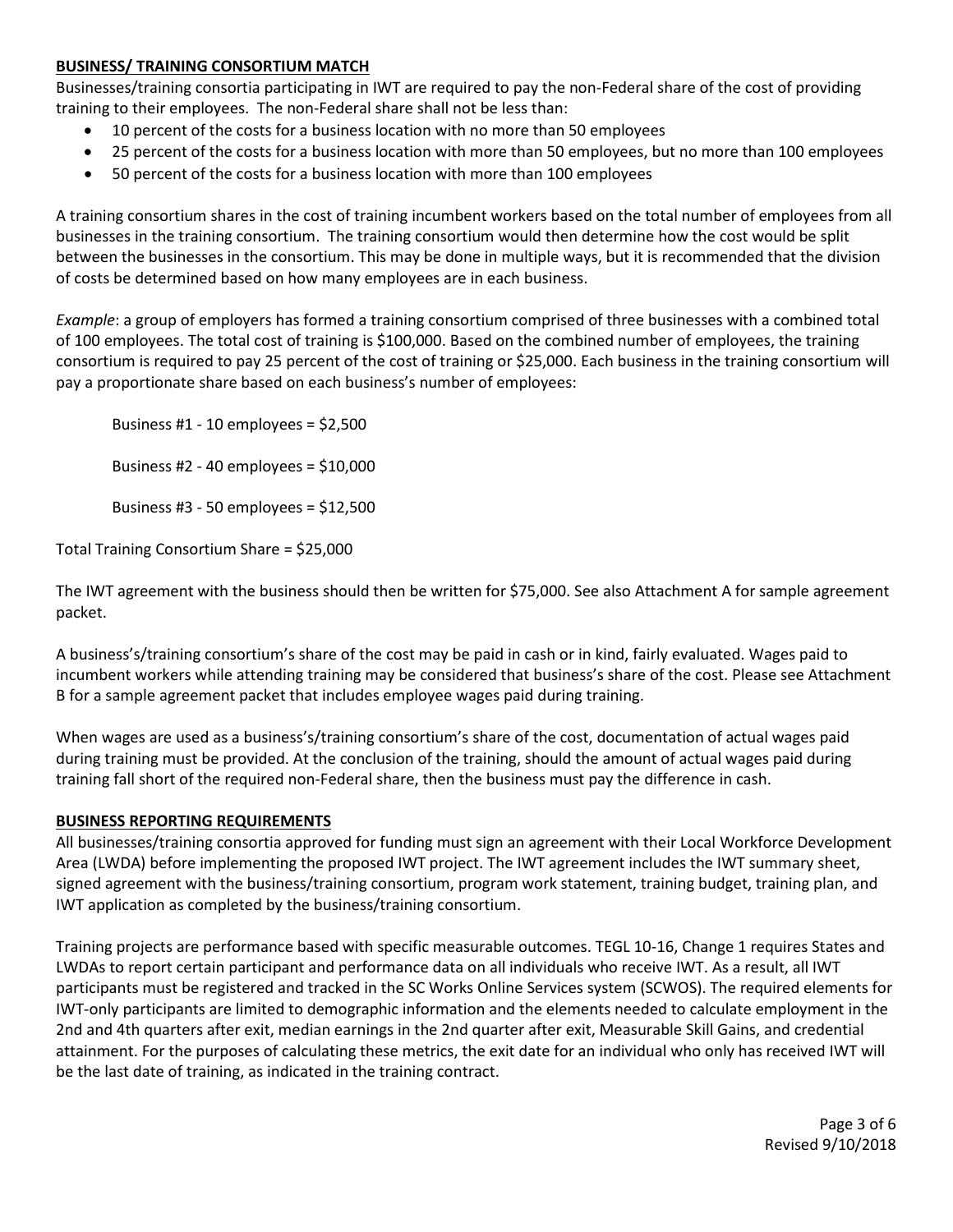For employer services performance and reporting purposes, the business/businesses in a training consortium must also be registered in SCWOS. Each business should have an employer service code indicating participation in IWT or rapid response funded Layoff Aversion IWT. This information is used to track the employer penetration rate and repeat business customers as required by the Department of Labor.

Section 116(i)(2) of WIOA requires States to use quarterly wage records to measure progress on satisfying State and local performance accountability indicators. The Department of Labor encourages the collection of incumbent worker SSNs as part of the training contract with the employer so that wage records will be available for these individuals. If no SSN is available, the State or LWDA may utilize supplemental wage information to verify the wages reported.

To eliminate the need for the business/training consortium to provide the employee's full SSN to the LWDA, employees should register in SCWOS using their full SSN once identified as an IWT participant but no later than the first day of training. Subsequent documentation provided by the business to the LWDA should only need to include the last four digits of the employee's SSN to identify the employee in SCWOS.

Prior to the start of training, the business/training consortium must provide the LWDA with a list of employees who will participate. A template for the employee list has been provided that includes sufficient documentation to identify the correct employee in SCWOS for completion of the WIOA application and entering relevant activities.

Throughout the training, the business/training consortium must provide and maintain sufficient documentation of the outcomes of the training, including:

- Title and a description of training
- Type and a description of the credential(s) earned
- Number of employees who completed the training program
- Number of employees who earned a credential
- Dates of training
- Number of employees who earned a wage increase
- Number of employees who earned a promotion
- Number of new jobs created
- Number of existing jobs saved
- Layoff or closure
- Other outcomes

The business/training consortium is required to submit program reports as required by the LWDA, including the Trainee Progress Report and a final program report within 30 days of the training Actual End Date. The information listed above will be required for submission of these reports and SCWOS data entry, and may be needed for any additional reporting required by the LWDA.

The final payment for expenditures incurred as a result of the IWT program must be withheld until the Final Program Report is submitted and all documentation of performance criteria specified in the agreement have been received.

#### **LWDA REPORTING**

The LWDA must submit a completed IWT Agreement Packet within 30 days of executing the IWT agreement with the participating business/training consortium. The IWT Agreement Packet includes the following documents:

- IWT Summary Sheet
- signed agreement with business/training consortium
- program work statement
- training budget
- training plan, including provider, projected number of trainees, and start and end dates for each planned training
- IWT Application completed by the participating business or training consortium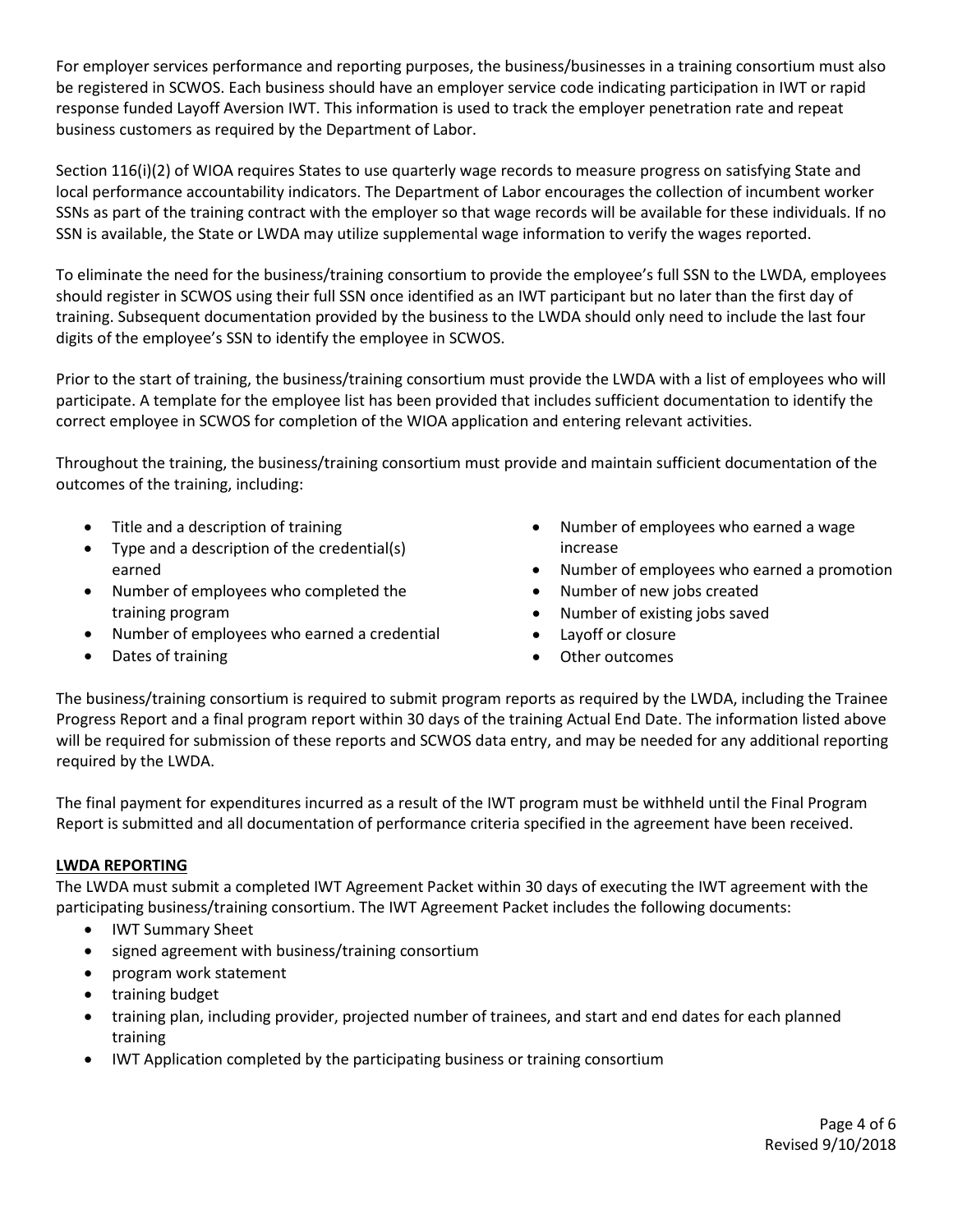The LWDA must submit the Trainee Progress Report no more than 30 days after the end of each quarter. Additionally, the LWDA should submit a Final Program Report using the template provided no more than 30 days after the end of the grant.

All IWT documents submitted to DEW should include the IWT Cover Sheet.

# **FAILURE TO TIMELY COMPLY WITH REQUIREMENTS:**

Failure to timely comply with all requirements as listed in this document or in the state instruction will result in the following progressive sanctions:

- First warning: a notice of noncompliance will be sent to the LWDA's administrator requiring corrective action within ten (10) business days
- Second warning: a notice of noncompliance will be sent to the LWDA's fiscal entity, administrator, and Local Workforce Development Board chair requiring corrective action within seven (7) business days
- Third warning: a notice of recapture of funding will be sent to the LWDA's fiscal entity, administrator, and Local Workforce Development Board chair requiring corrective action within five (5) business days

Should the LWDA fail to complete the corrective action required following the third warning, some or all of the unobligated IWT funding may be recaptured.

In addition to the progressive sanctions outlined above, failure to adhere to the requirements of this document may delay or prevent the processing and payment of the LWDA's IWT Request for Payment and will be taken into consideration when determining next year's funding.

#### **RAPID RESPONSE FUNDED LAYOFF AVERSION IWT**

State rapid response funds may only be used for IWT to assist an individual business in averting a layoff or closure. All guidelines outlined above for statewide IWT apply to rapid response funded Layoff Aversion IWT (RRIWT) with the following exceptions.

No business/training consortium match is required for Rapid Response funded Layoff Aversion IWT (RRIWT).

Applications for Rapid Response funded IWT are submitted to the LWDA for review. Complete applications, results of the competitiveness review conducted by SCMEP, or similar review of business completed within the last twelve months, and training curriculum are forwarded to DEW for final review and approval.

The use of Rapid Response funds for IWT requires criteria to determine a layoff risk, and when and whether IWT is an appropriate response. Consideration must be given as to whether, absent the training, a good job will be lost or degraded, and whether with the training the job will be retained or improved. The following employer and worker group assessment criteria must be used in making such determinations.

Employer Assessment

- The company remains open, but it is phasing out a function which will lead to layoffs unless the workers can be retrained to perform new functions.
- A worker's job has changing skill requirements as a result of external economic or market forces, significant changes in technology or operating processes, rapidly changing industry or occupational job requirements, or emergence of new products.
- The changing skill requirements are outside of normal skill growth and upkeep that would be provided by the employer.
- Training programs reasonably prepare workers to address skill gaps.
- The employer demonstrates a commitment to retain employees or otherwise provide a tangible benefit to employees who receive IWT.